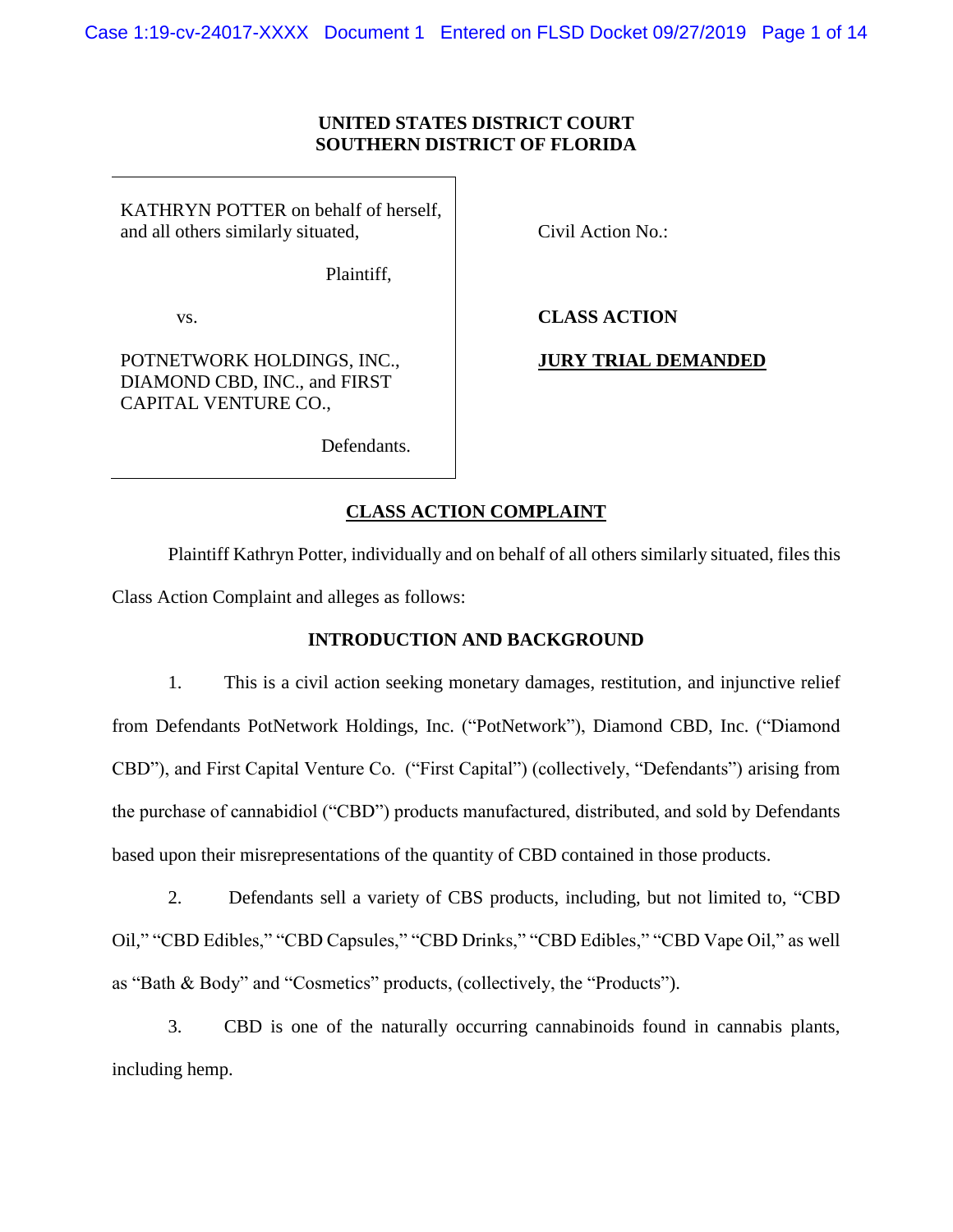4. Many CBD products are derived from hemp. CBD generally does not contain significant amounts of tetrahydrocannabinol ("THC"), which is marijuana's psychoactive compound, and CBD has been touted as having numerous positive health effects.

5. Specifically, CBD products have been used to treat medical conditions such as anxiety, sleep disorders, and chronic pain.

6. Today, CBD is commonly used in combination with a number of products including food and dietary supplements. CBD is generally administered orally as either a capsule or dissolved in an oil solution that may be mixed with other ingredients, but is also administered by inhalation as a smoke or vapor.

7. In 2018, Congress passed the Agriculture Improvement Act of 2018, Pub. L. 115- 334, known as the "Farm Bill," which legalized, at the federal level, the production of industrial hemp, from which CBD can be derived. The 2018 Farm Bill removed hemp from the definition of marijuana in the Controlled Substances Act, thereby making it legal to grow hemp that contains less than 0.3% THC. 7 U.S.C. § 1639o-1639s. The Farm Bill delegated broad authority to the states to regulate the production and distribution of hemp, which Florida began in June 2019, with its State Hemp Program.

8. Since passage of the Farm Bill, the CBD industry has quickly become a billion dollar plus industry.

9. Unfortunately, as is often the case with emerging industries subject to minimal regulation, the CBD market is ripe for exploitation by unscrupulous businesses, and it has been compared to the "Wild West."<sup>1</sup>

<sup>1</sup> Dennis Thompson, *CBD Oil: All the Rage, But Is It Safe & Effective?*, WebMD HealthDay Reporter (May 7, 2018), https://www.webmd.com/pain-management/news/20180507/cbd-oil-allthe-rage-but-is-it-safe-effective#1 (last accessed September 26, 2019).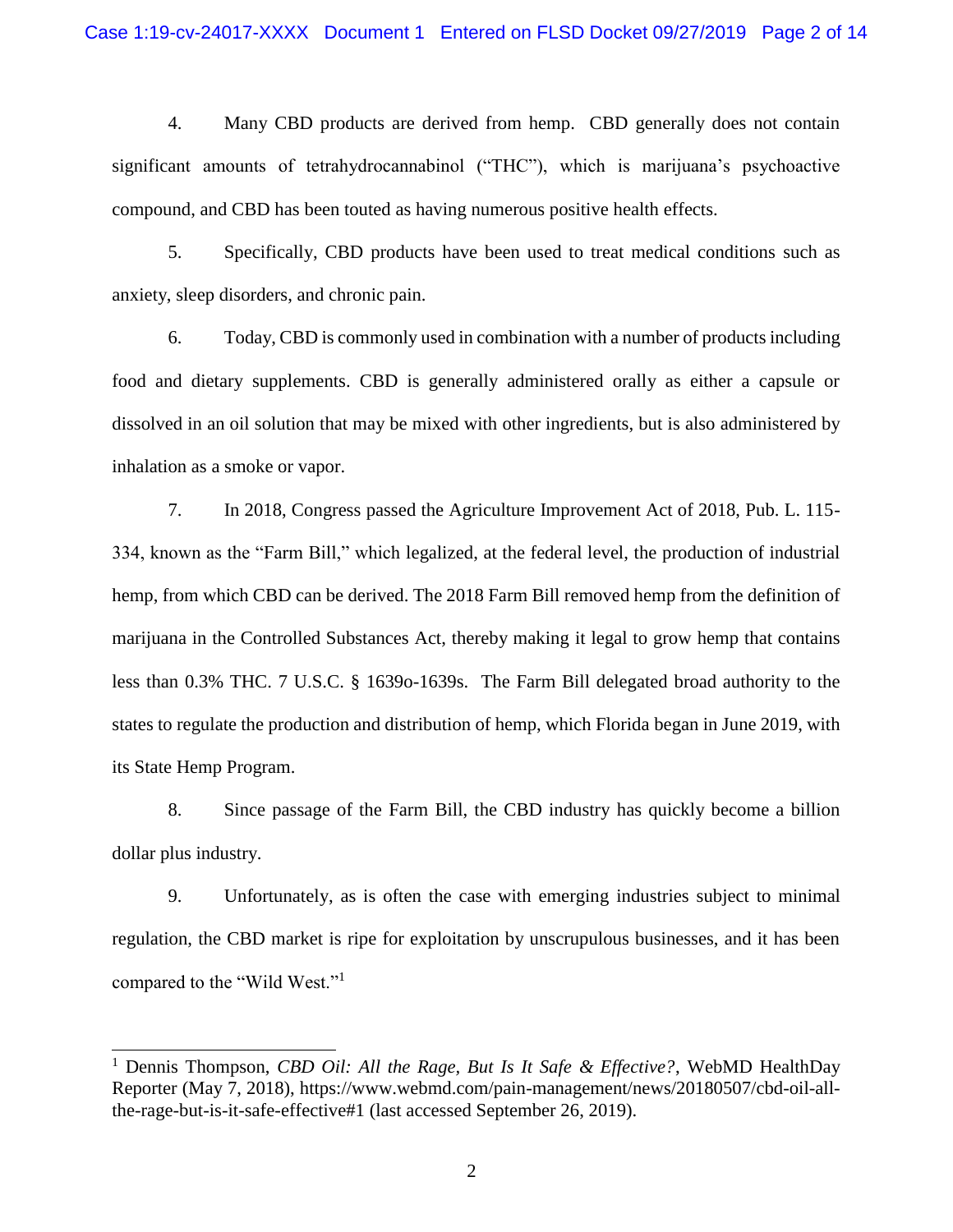10. There has been no shortage of news reports on CBD companies committing all sorts of malfeasance—from some companies selling CBD products with significant levels of THC that cause users to fail drug tests, to other companies making wholly unsubstantiated health claims. Companies are also misrepresenting the amount of CBD in their products.

11. Defendants are a market leader in this Wild West of CBD products, having sold as much as \$200,000 in Products at a single exposition in February  $2019$ <sup>2</sup> News reports claim it is one of the top 10 CBD sellers in the nation.<sup>3</sup>

12. Unfortunately, Defendants' success has been partially fueled by misrepresenting the levels of CBD contained in the Products.

13. To the detriment of consumers, their Products do not contain the promised levels of CBD. Specifically, Defendants misrepresent the amount of CBD contained in the Products on the product labeling and packaging and they make the same misrepresentation on Diamond CBD's website, where consumers can directly purchase the Products.

14. On information and belief, Defendants are selling the Products with a significantly lower amount of CBD than represented, and are therefore cheating every consumer who buys the Products by that amount.

<sup>2</sup> *Diamond CBD Books Over \$200,000 in Orders in 3 Days at Tobacco Plus Expo in Las Vegas*, Press Release (Feb. 19, 2019), https://markets.businessinsider.com/news/stocks/diamond-cbdbooks-over-200-000-in-orders-in-3-days-at-tobacco-plus-expo-in-las-vegas-1027964543 (last accessed September 26, 2019).

<sup>3</sup> *Game on: The race for CBD market share*, Venture Beat (Mar. 29, 2019), https://venturebeat.com/2019/03/29/game-on-the-race-for-cbd-market-share/ (last accessed September 26, 2019).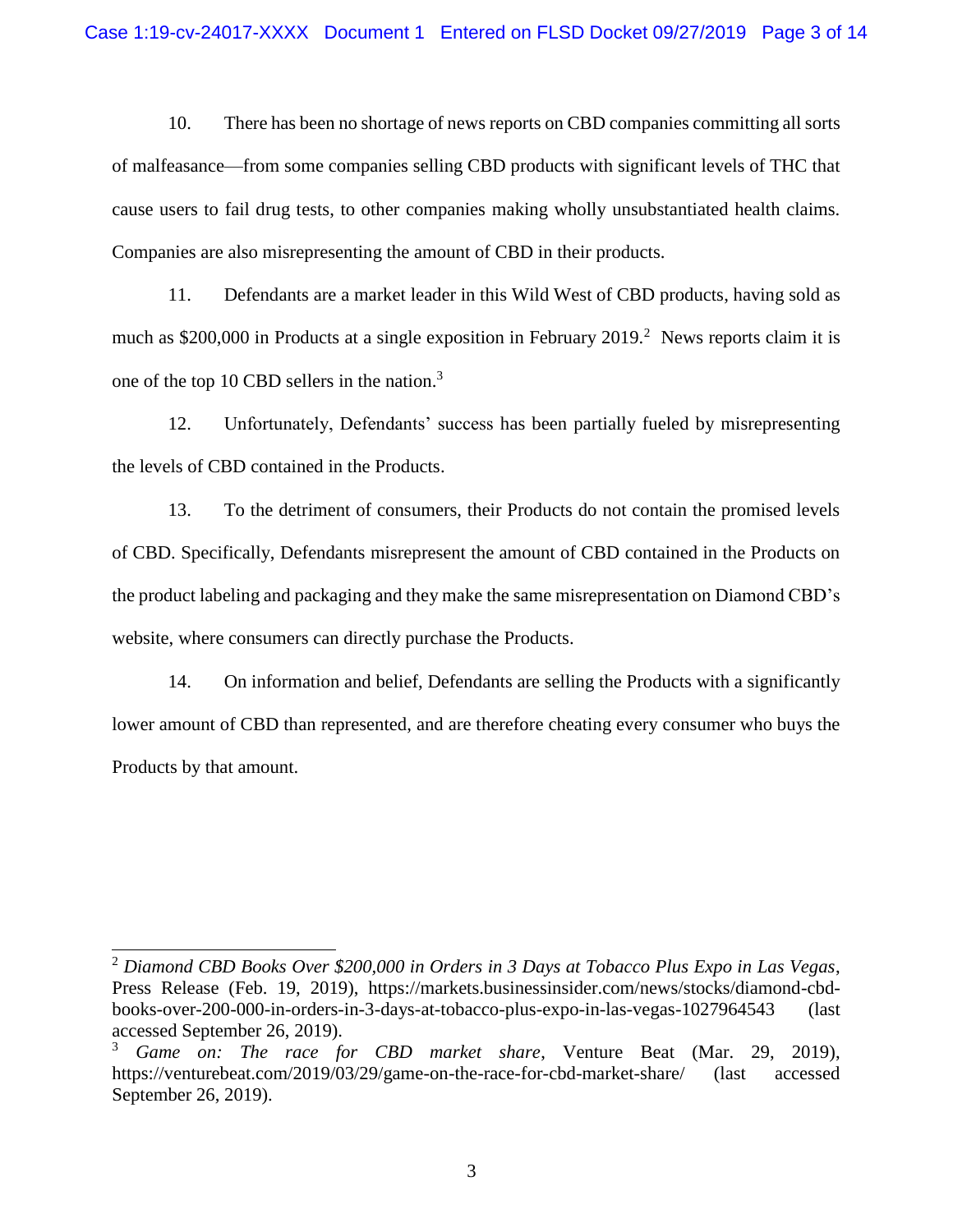15. CBD is the active ingredient in the Products at issue here.<sup>4</sup> Thus, any discrepancy between the listed CBD amount and the actual CBD amount misrepresents what the consumer purchases and means that the consumer does not receive what was purchased.

16. As reflected in the image below, the package and label of the 550 mg version of Diamond CBD's CBD Oil both prominently claim a CBD level of 550 mg per fl. oz.—even though that amount is materially inaccurate.



<sup>&</sup>lt;sup>4</sup> See e.g., https://www.diamondcbd.com/products/unflavored-diamond-cbd-oil-550mg (listing CBD as the first ingredient on Diamond CBD's website), (last accessed Sept. 26, 2019).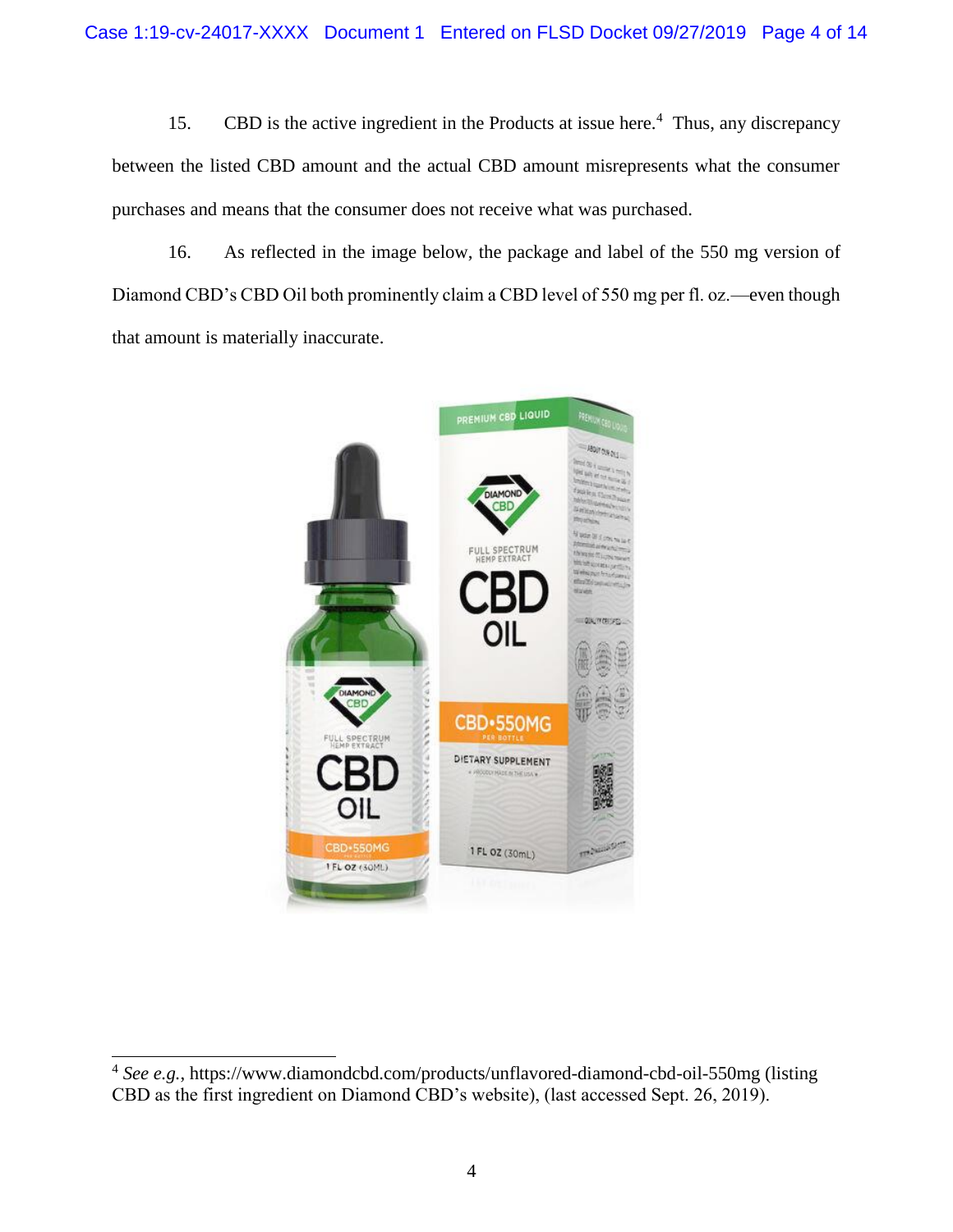17. Similar inaccurate information about the amount of CBD in the 550 mg version of Diamond CBD's CBD Oil appears throughout Diamond CBD's website. Defendants purport that one bottle of Diamond CBD contains  $550$  mg of  $CBD<sup>5</sup>$ , when it actually contains less.

18. Florida's recently enacted State Hemp Program underscores the importance of having correct product information about the amount of CBD in hemp-based products, including the Products. That statute provides, *inter alia*, that "[h]emp extract may only be distributed and sold in the state if the product… [i]s distributed or sold in packaging that includes… [a] scannable barcode or quick response code linked to the certificate of analysis of the hemp extract by an independent testing laboratory." Fla. Stat. § 581.217. Florida also has similar rules related to product packaging for medical marijuana distributed in the state. See Fla. Stat. § 381.986 (11)(f).

19. While Plaintiff is not seeking to enforce any of the state regulations, certainly they are illustrative of the importance of accurate labeling of CBD products such as those at issue in this action.

20. Despite Defendants' affirmative representations on the packaging and labeling of the Products that they contain the stated levels of CBD—which indicates to reasonable consumers that the Products will, in fact, contain the amount of CBD represented—the Products fail to deliver the amount of CBD promised.

21. Plaintiff and the putative members of the Classes (defined below) have been and will continue to be deceived or misled by Defendants' false and deceptive packaging and labeling and representations.

<sup>5</sup> *See* https://www.diamondcbd.com/products/unflavored-diamond-cbd-oil-550mg (description of CBD Oil on Diamond CBD's website, last accessed September 27, 2019.)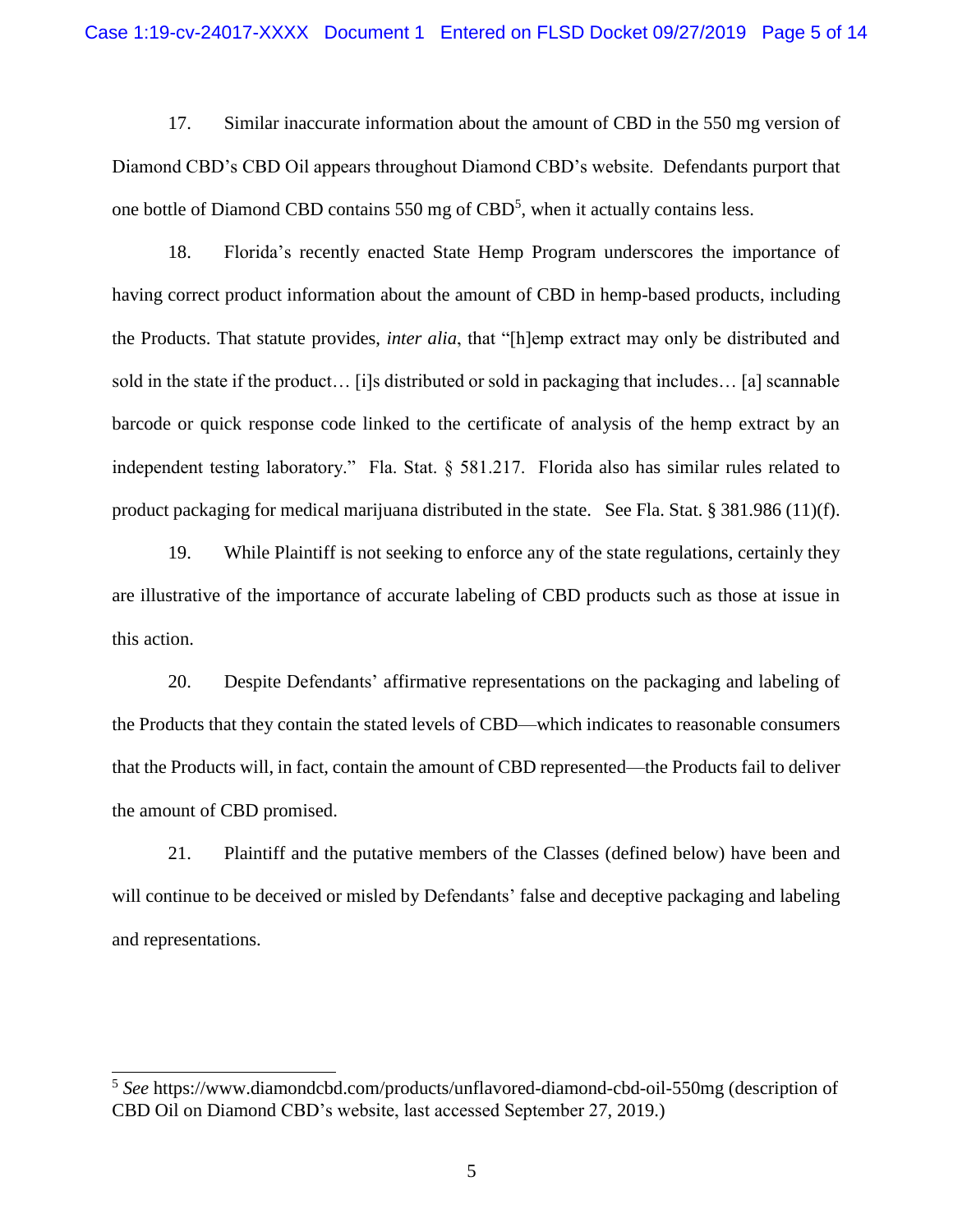22. Defendants' product packaging and labeling lead reasonable consumers to believe that the Products contain the amount of CBD promised on the packaging and labeling for the Products.

23. To the detriment of consumers, the Products' labeling and packaging are false and misleading as the Products do not contain the amount of CBD promised.

24. The false belief created by the Products' labeling and packaging is a material factor in influencing consumer purchase decisions.

25. Had Plaintiff and the putative members of the Classes known the truth about the Products, they would not have purchased the Products and/or would not have paid the prices they paid for the Products.

26. Plaintiff and each member of the putative Classes were harmed by purchasing the Products because they did not receive what they paid for, and, as a result, lost money and property.

27. Therefore, Plaintiff, individually and on behalf of the Classes, seek damages, restitution, injunctive relief, and other available relief against Defendants for their (i) unjust enrichment and (ii) violation of the Florida Deceptive and Unfair Trade Practice Act, Fla. Stat. §§ 501.201, *et seq.* ("FDUTPA").

#### **PARTIES, JURISDICTION AND VENUE**

28. Plaintiff Kathryn Potter is a citizen of Florida who resides in Miami, Florida.

29. PotNetwork is incorporated in Colorado with its headquarters in Fort Lauderdale, Florida.

30. PotNetwork's primary business is conducted through its subsidiary, First Capital, whose subsidiary, Diamond CBD is engaged in the development and sales of hemp-derived CBD containing products.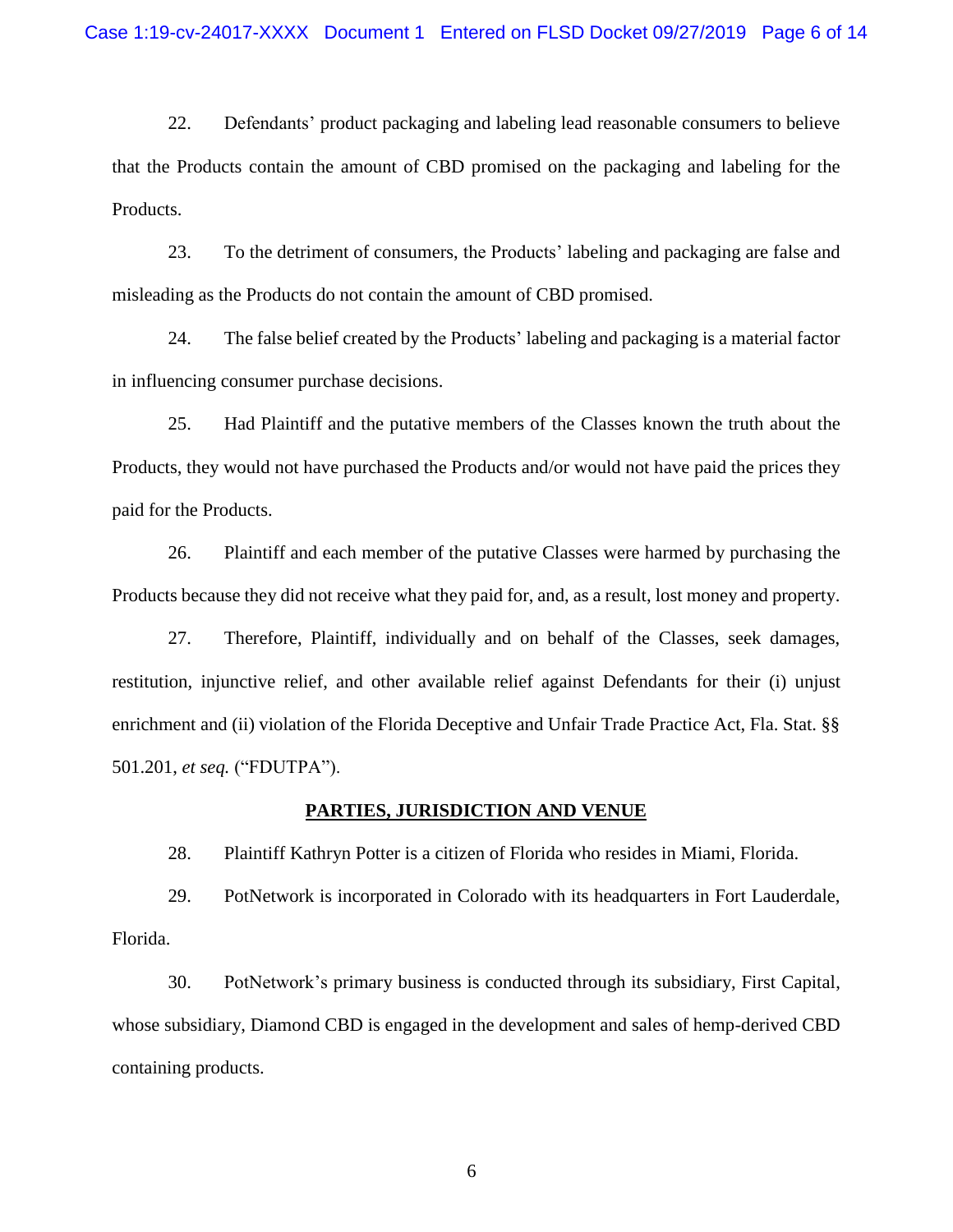31. Diamond CBD is incorporated in Delaware with its headquarters in Fort Lauderdale, Florida.

32. First Capital is incorporated in Florida with its headquarters in Fort Lauderdale, Florida.

33. This Court has original jurisdiction over this putative class action lawsuit pursuant to the Class Action Fairness Act of 2005, 28 U.S.C.  $\S$  1332(d)(2) & (6), because the aggregate sum of the claims of the members of the putative classes exceed \$5 million, exclusive of interest and costs, because Plaintiff brings this action on behalf of proposed classes that are comprised of over one hundred members, and because at least one of the members of the proposed classes is a citizen of a different state than Defendants.

34. Pursuant to 28 U.S.C. § 1391, venue is proper in this judicial District because Defendants are citizens of Florida and maintain their principal places of business within this District, a substantial part of the events giving rise to Plaintiff's claims took place within this District, Defendants distributed, advertised, and sold the Products at issue within this District, and documents and witnesses will be located within this District.

#### **PLAINTIFF'S EXPERIENCE**

35. Plaintiff bought from the Diamond CBD website, in a single purchase order, Unflavored Diamond CBD Oil – 550 mg, Diamond CBD Gummies – Infused Gummy Worms – 75mg, and Chill Gummies – CBD Infused Watermelon Slices – 150mg, the prices for which totaled \$119.97.

36. Plaintiff reviewed the promises on the product labels when purchasing and relied upon those promises in making her purchase decision.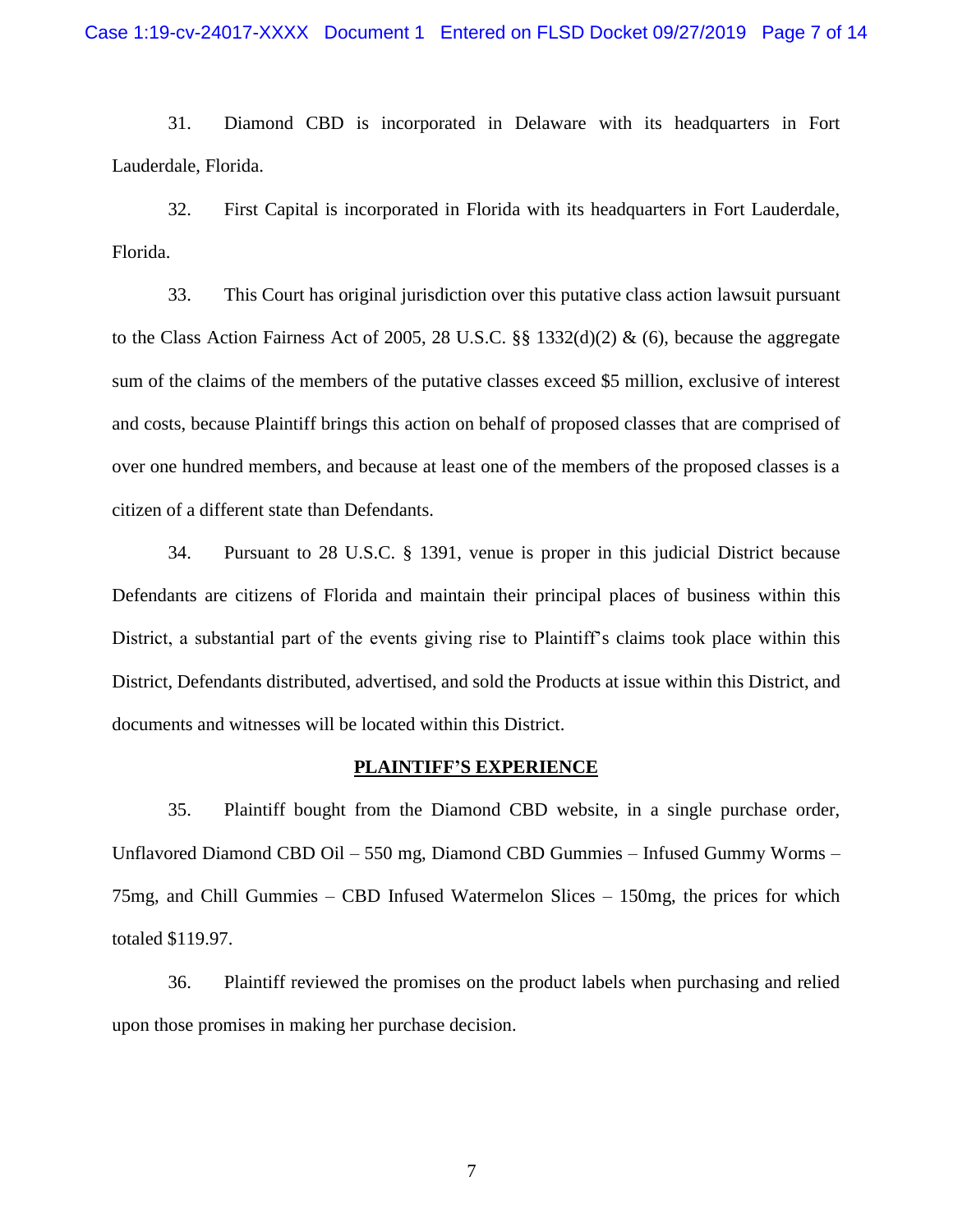37. Had those products not displayed the promises that they contained the specified amount of CBD, Plaintiff either would not have made her purchase of the Products or would not have been willing to pay a premium for her purchase. If Plaintiff could rely upon the truthfulness of Defendants' labeling, she would continue to purchase Defendants' Products in the future.

#### **CLASS ACTION ALLEGATIONS**

38. Plaintiff, pursuant to Federal Rules of Civil Procedure 23(b)(2) and 23(b)(3), brings this action on behalf of the following Classes:

- (a) Nationwide Class: All people in the United States who purchased the Products for personal use within the applicable statute of limitations period.
- (b) Florida Class: All people who purchased the Products for personal use within the state of Florida and within the applicable statute of limitations period.

39. Excluded from the Classes are Defendants, their subsidiaries and affiliates, their officers, directors and member of their immediate families and any entity in which Defendants have a controlling interest, the legal representatives, heirs, successors or assigns of any such excluded party, the judicial officer(s) to whom this action is assigned, and the members of their immediate families.

40. Plaintiff reserves the right to modify or amend the definition of the proposed Classes and/or to add a subclass(es), if necessary, before this Court determines whether certification is appropriate.

41. The questions here are ones of common or general interest such that there is a welldefined community of interest among the members of the Classes. These questions predominate over questions that may affect only individual class members because Defendants acted on grounds generally applicable to the Classes. Such common legal or factual questions include, but are not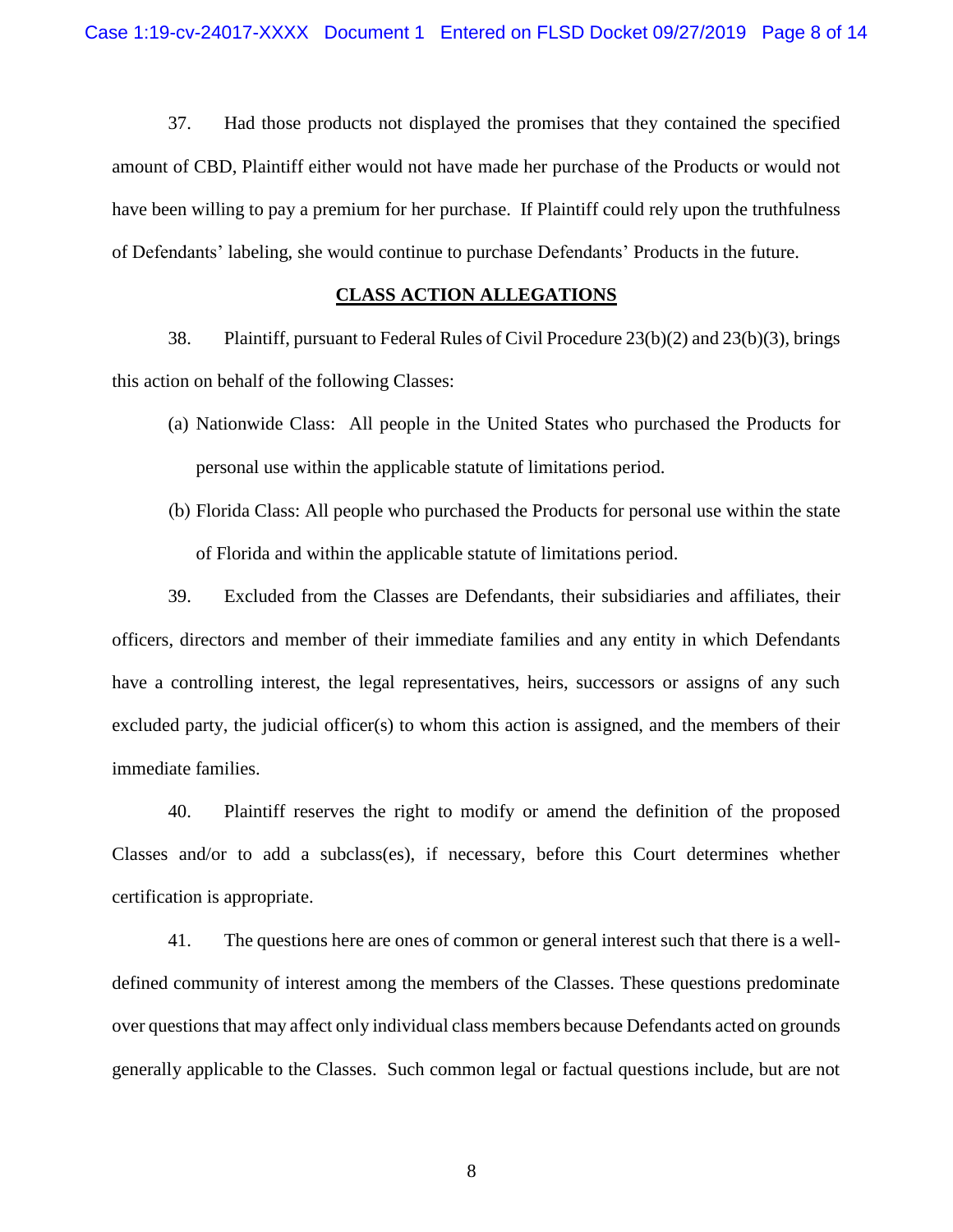limited to:

(a) The actual amount of CBD in the Products;

- (b) Whether Defendants falsely and/or deceptively advertised the Products;
- (c) Whether Defendants were unjustly enriched by its conduct; and
- (d) The appropriate measure of damages.

42. The parties are numerous such that joinder is impracticable. Upon information and belief, and subject to class discovery, the Classes consist of thousands of members or more, the identity of whom are within the exclusive knowledge of and can largely be ascertained resort to Defendants' records.

43. It is impracticable to bring the Class members' individual claims before the Court. Class treatment permits a large number of similarly situated persons or entities to prosecute their common claims in a single forum simultaneously, efficiently and without the unnecessary duplication of evidence, effort, expense, or the possibility of inconsistent or contradictory judgments that numerous individual actions would engender. The benefits of the class mechanism, including providing injured persons or entities with a method for obtaining redress on claims that might not be practicable to pursue individually, substantially outweigh any difficulties that may arise in the management of this class action.

44. Plaintiff's claims are typical of the claims of the other members of the Classes in that they arise out of the same wrongful business practices by Defendants, as described herein.

45. Plaintiff is an adequate representative of the Classes in that Plaintiff bought the Products and was damaged as a result of Defendants' deceptive conduct. In addition:

> a) Plaintiff is committed to the vigorous prosecution of this action on behalf of themselves and all others similarly situated and has retained competent counsel experienced in the prosecution of class actions and, in particular, class actions on behalf of consumers for product defects, breach of warranty on consumer products, and misrepresentations in consumer product labeling;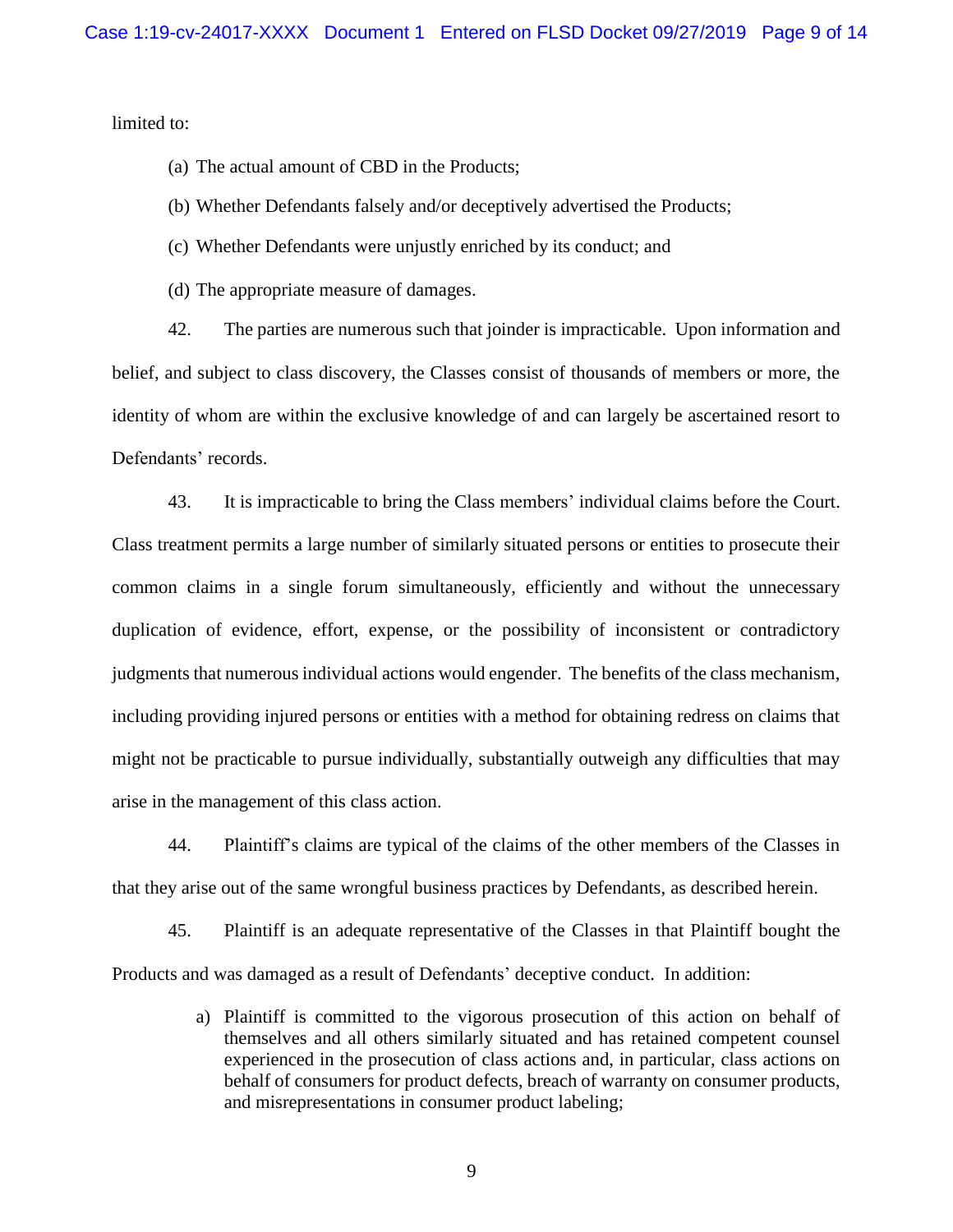- b) There is no conflict of interest between Plaintiff and the unnamed members of the Classes;
- c) Plaintiff anticipates no difficulty in the management of this litigation as a class action; and
- d) Plaintiff's legal counsel have the financial and legal resources to meet the substantial costs and legal issues associated with this type of litigation.

46. Plaintiff knows of no difficulty to be encountered in the maintenance of this action

that would preclude its maintenance as a class action.

47. Defendants have acted or refused to act on grounds generally applicable to the Classes, thereby making appropriate corresponding declaratory relief with respect to the Classes as a whole.

48. All conditions precedent to bringing this action have been satisfied and/or waived.

#### **COUNT I UNJUST ENRICHMENT (By Plaintiff on Behalf of the Nationwide Class)**

49. Plaintiff realleges and incorporates herein paragraphs 1 through 48, as if fully set forth herein.

50. Plaintiff, and all members of the proposed Nationwide Class, conferred a benefit upon Defendants, which Defendants had knowledge thereof. Namely, Plaintiff and members of the Nationwide Class paid monies to Defendants and their authorized sellers for the Products.

51. Defendants voluntarily accepted and retained the monetary benefit conferred under circumstances that make it unjust and inequitable for Defendants to retain it without paying Plaintiff and the Nationwide Class members the value thereof. Specifically, Defendants retained the benefit despite the fact that the Products did not contain the claimed amount of CBD, including the amount listed in the Products' labels and packaging.

52. When purchasing the Products, Plaintiff and the Nationwide Class members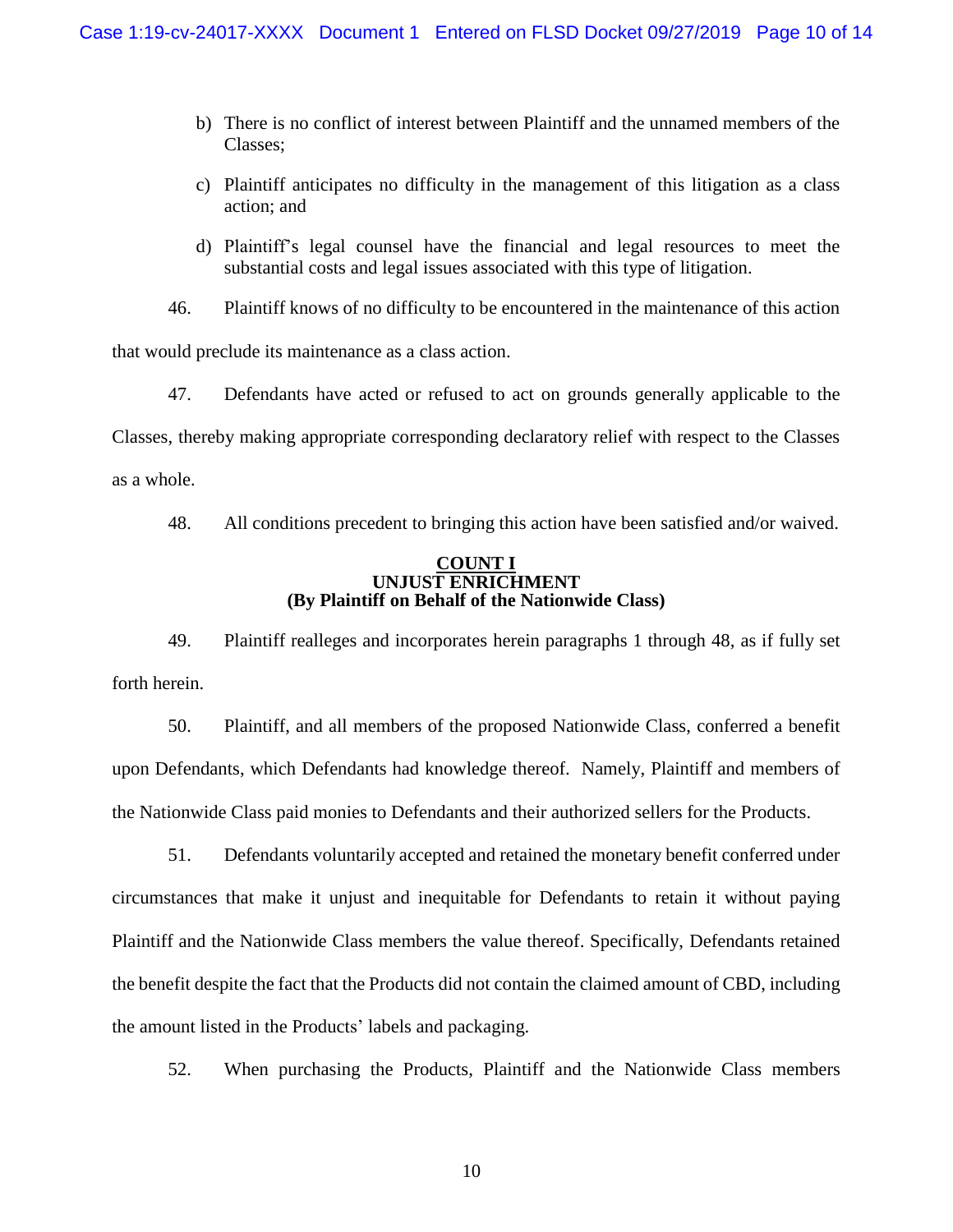reasonably believed that the Products would contain the claimed amount of CBD, including the amount listed on the labels and packaging.

53. Plaintiff and the Nationwide Class members received less than what they paid for in that the Products did not contain the claimed amount of CBD, including the amount listed in Products labels and packaging.

54. Had Plaintiff and the Nationwide Class members known about the inaccuracy of the claimed amount of CBD, including the amount listed on the labels and packaging, they would not have purchased the Products or would have paid less for the Products.

55. Defendants should therefore be required to disgorge all profits, benefits, and other such compensation it obtained through their wrongful conduct.

### **COUNT II VIOLATION OF FDUTPA, FLA. STAT. §§ 501.201,** *et seq.* **(Plaintiff, Individually, and on Behalf of the Florida Subclass)**

56. Plaintiff realleges and incorporates herein paragraphs 1 through 48, as if fully set forth herein.

57. Plaintiff and members of the Florida Subclass are authorized to bring this Florida Deceptive and Unfair Trade Practices Act ("FDUTPA") claim, pursuant to Florida Statute § 501.211, which creates a private right of actions for consumers including Plaintiff Potter and members of the Florida Subclass, who may seek declaratory relief, injunctive relief, actual damages, and attorneys' fees and costs as provided in Fla. Stat. § 501.2105. All such relief is sought in this count, and Plaintiff and all members of the Florida Subclass are entitled to such relief.

58. Fla. Stat. § 501.204(1) prohibits "Unfair methods of competition, unconscionable acts or practices, and unfair or deceptive acts or practices in the conduct of any trade or commerce."

59. Among other purposes, FDUTPA is intended "[t]o protect the consuming public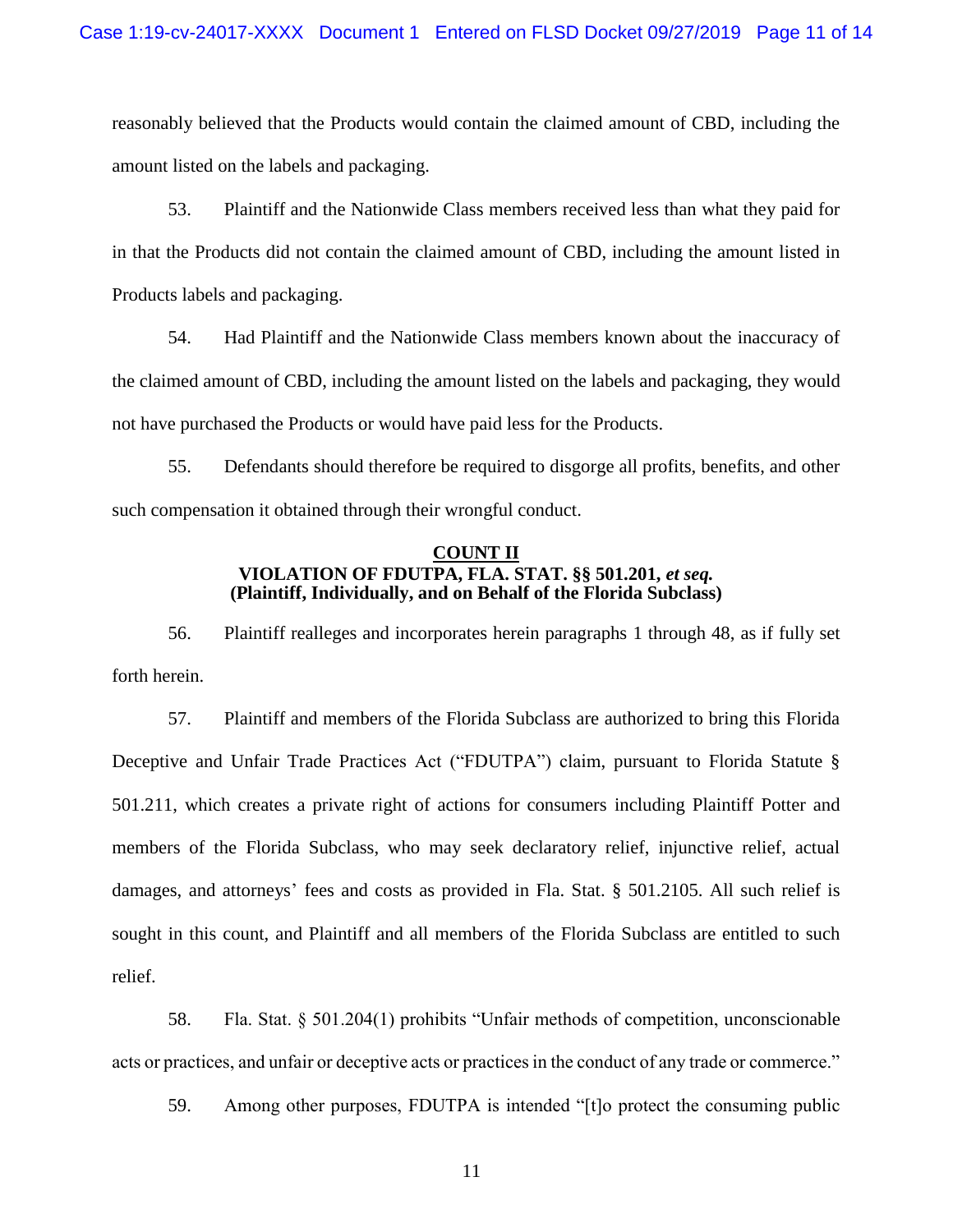and legitimate business enterprises from those who engage in unfair methods of competition, or unconscionable, deceptive, or unfair acts or practices in the conduct of any trade or commerce." Fla. Stat. § 501.202.

60. Defendants, at all relevant times, solicited, advertised, offered, provided and distributed goods in the State of Florida, and thereby was engaged in trade or commerce as defined by Fla. Stat. § 501.203(8).

61. Plaintiff, and all members of the Florida Subclass, at all material times were consumers, as defined by Fla. Stat. § 501.203(7), and are thus entitled to seek the underlying relief.

62. Defendants engaged in unfair and deceptive acts, in violation of Fla. Stat. § 501.204, when they represented in their claims, including in the Products' labels and packaging that its Products contained specific amounts of CBD, when in fact, the Products did not contain those amounts.

63. It was reasonable for consumers, including Plaintiff and members of the Florida Subclass, to rely on Defendants' representations regarding the amount of CBD in the Products. Had they known that those representations were false and misleading, they would not have purchased the Products or would have paid less for them.

64. Defendants' unfair and/or deceptive acts were likely to deceive reasonable consumers, such as Plaintiff and members of the Florida Subclass, about the true nature of the Products, which Defendants manufacture, distribute, and sell.

65. As a direct and proximate result of Defendants' violations of the statutes referenced herein, Plaintiff and members of the Florida Subclass suffered injuries and as a result, are entitled to actual damages, declaratory and injunctive relief, and attorneys' fees and costs.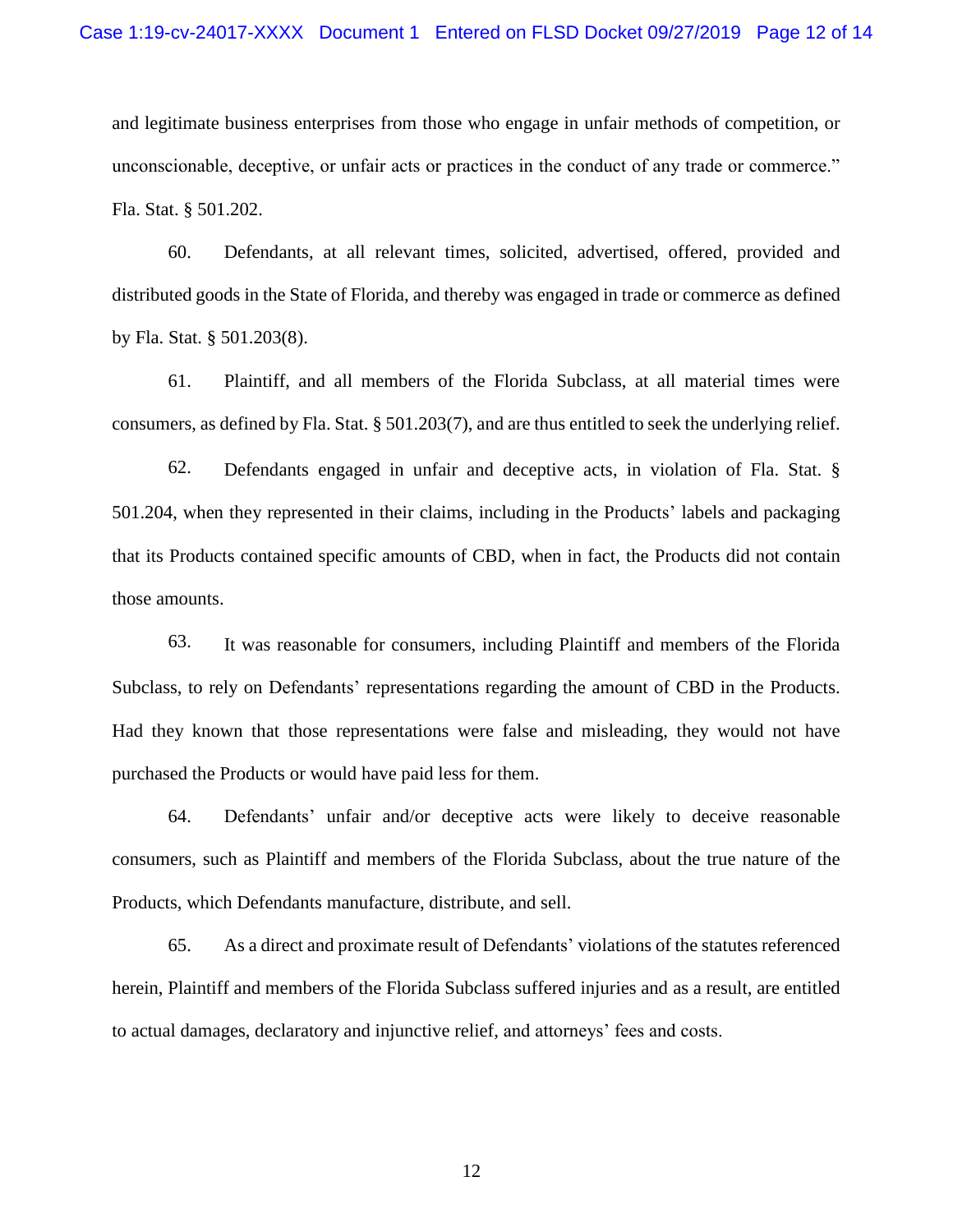Case 1:19-cv-24017-XXXX Document 1 Entered on FLSD Docket 09/27/2019 Page 13 of 14

## **PRAYER FOR RELIEF**

WHEREFORE, Plaintiff, individually and on behalf of the Classes, demands judgment as follows:

- a) Certifying the Classes;
- b) Ordering restitution and disgorgement of all profits and unjust enrichment Defendants obtained from Plaintiff and the members of the Classes as a result of Defendants' unlawful, unfair and fraudulent business practices;
- c) Awarding Plaintiff and the proposed members of the Classes damages;
- d) Ordering injunctive relief;
- e) Awarding statutory damages, as appropriate;
- f) Ordering Defendants to pay attorneys' fees and litigation costs to Plaintiff and the other members of the Classes;
- g) Ordering Defendants to pay both pre- and post-judgment interest on any amounts awarded; and
- h) Ordering such other and further relief as may be just and proper.

# **DEMAND FOR JURY TRIAL**

Plaintiff, on behalf of herself and the proposed Classes, hereby demands a trial by jury on all claims so triable.

Dated: September 27, 2019 Respectfully submitted,

/s/ *Jeff Ostrow* Jeff Ostrow FBN 121452 Daniel Tropin FBN 100424 Jonathan M. Streisfeld FBN 117447 Joshua Levine FBN 91807 **KOPELOWITZ OSTROW FERGUSON WEISELBERG GILBERT** One West Las Olas Blvd., Suite 500 Fort Lauderdale, Florida 33301 Telephone: 954-525-4100